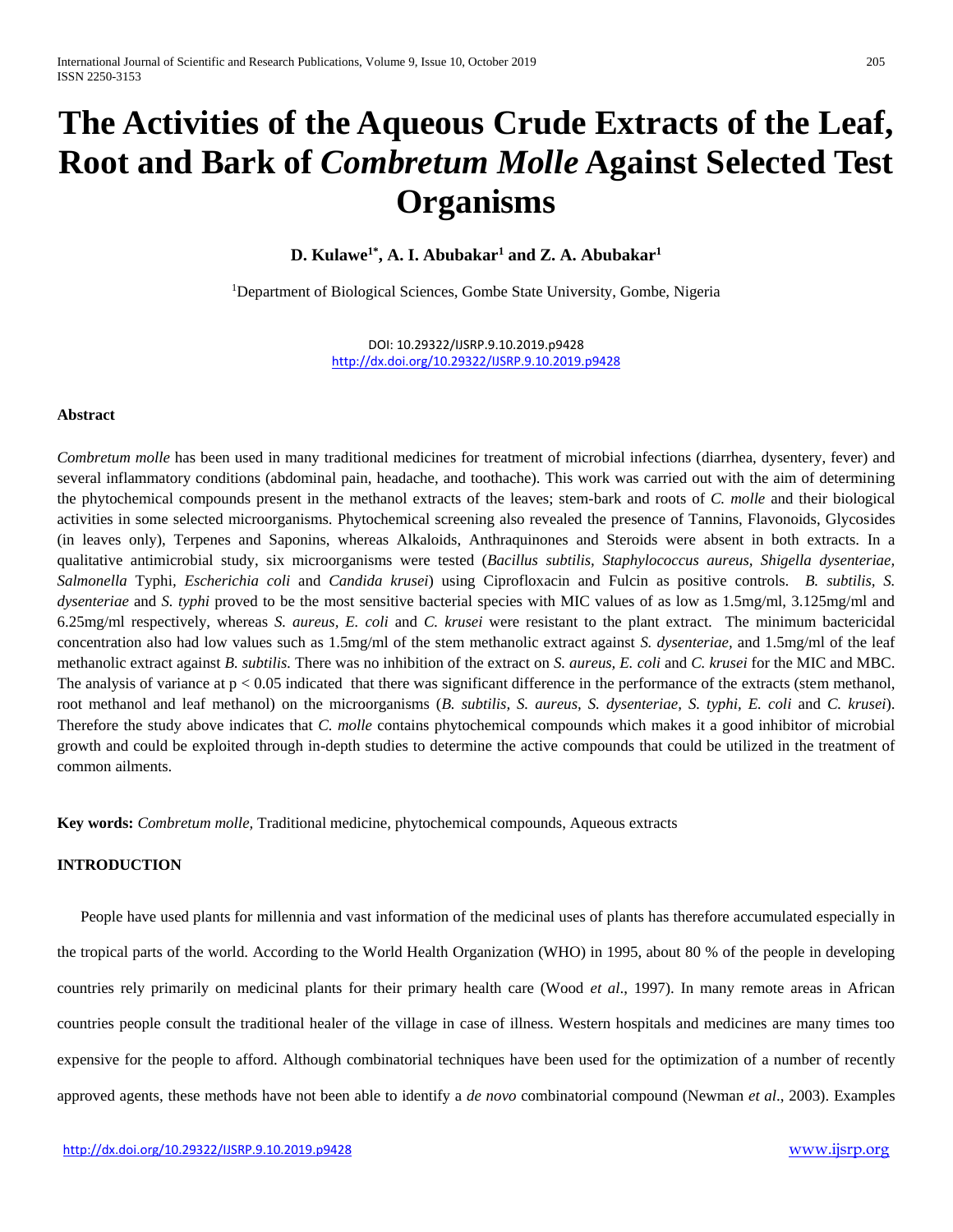of successful medicines derived from natural product leads include most antibiotics, the acethylcholine esterase (ACE) inhibitors, many anticancer agents, the immuno suppressants, cyclosporine and rapamycin and the antiparasitic avermectins (Harvey and Waterman, 2004).

### **MATERIALS AND METHODS**

#### **SOURCE AND PREPARATION OF PLANT MATERIALS**

The plant materials were collected from neighboring communities near ABU dam, in Samaru, Zaria (latitude 11.07° N, longitude 7.73<sup>o</sup>E and altitude 613meters), Nigeria. These were brought and identified with voucher number 900191 at the Herbarium unit of the Department of Biological Sciences, Ahmadu Bello University Zaria. The plant parts were dried for two weeks at room temperature in the laboratory and then ground to powder.

#### **EXTRACTION PROCEDURES**

 The ground plant parts were extracted at the Department of Pharmacognosy, Faculty of Pharmaceutical Sciences, Ahmadu Bello University Zaria, following the methods of Sofowora (2006). Separation funnels were taken and 200g of each ground plant parts (stem, leaf and roots) were placed in three separation funnels. One litre of distilled water was added to the plant parts in the funnel. The mixture was allowed to stand for an hour and a conical flask was placed below the funnel which was then opened for the aqueous extract to flow in. The extract was heated at  $100^{\circ}$  C in the water bath so as to obtain the dry extract.

### **PHYTOCHEMICAL ANALYSIS**

The method of Sofowora, (2006) was employed for the test of the presence of the phytochemical properties.

#### **SOURCE AND PREPARATION OF TEST MICROORGANISMS**

<http://dx.doi.org/10.29322/IJSRP.9.10.2019.p9428> [www.ijsrp.org](http://ijsrp.org/) The stock cultures of the test microorganisms were obtained from the Department of Microbiology, Ahmadu Bello University, Zaria. Their validity was determined by sub culturing onto nutrient agar and confirmed by standard cultural, morphological and biochemical techniques as described by Cowan and Steel (2004). The inocula of the test organisms were standardized by the method of Barry and Thormsberry (1991). This was done by suspending each test organism in 5ml of nutrient broth and the turbidity was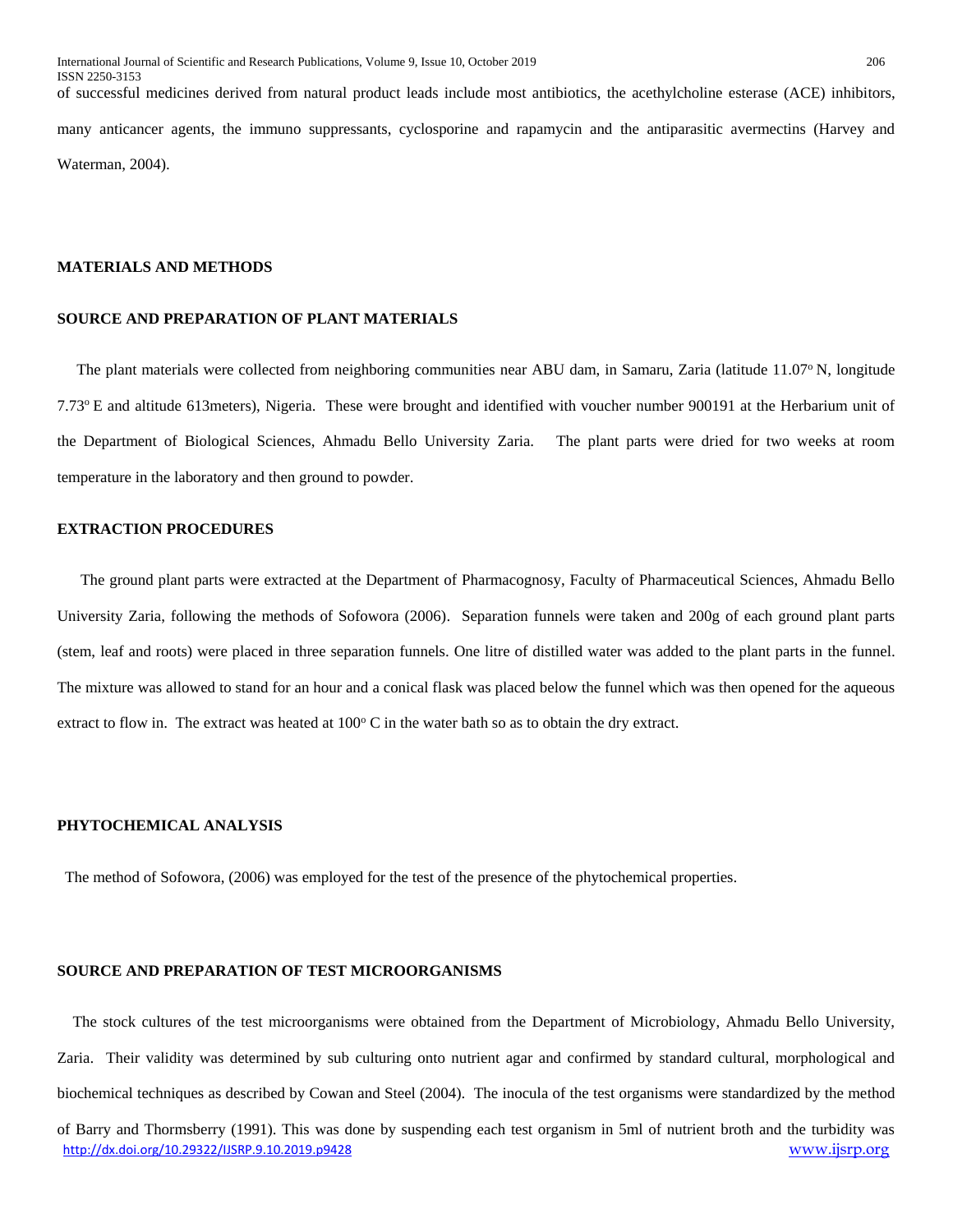compared with that of 0.5 McFarland standard. McFarland standard was prepared by adding 0.6ml of 1% barium chloride  $(BaCl<sub>2</sub>)$  to 99.4ml of 1% sulphuric acid (H<sub>2</sub>S0<sub>4</sub>) solution. The turbidity of the 0.5 McFarland standards was used for estimation of the number of bacteria in broth culture (culture for 24 hours at 37<sup>0</sup>C) to pour into 5ml of distilled water in order to obtain a standard bacterial suspension of  $1 \times 10^5$  cfu/ml (Bauer *et al.*, 2003).

## **PREPARATION OF CONCENTRATION OF EXTRACTS**

Approximately 1g of each extract was dissolved in 5mls of distilled water to yield 200mg/ml. 1ml of the 200mg/ml was taken and added to 1ml of distilled water to give a concentration of 100mg/ml. 1ml of the 100mg/ml fractions concentration was also taken and added to 1ml of distilled water to get a concentration of 50mg/ml. The procedure was repeated twice to give concentrations of 25mg/ml and 12.5mg/ml.

## **ANTIBACTERIAL SUSCEPTIBILITY TESTING**

 The antibacterial activity of the crude extracts of *C. molle* was determined using the well method (Kirby-Bauer Methods) as described by Abalaka *et al*. (2011). Standard aseptic Microbiological methods were followed throughout this antibacterial study.

#### **WELL METHOD FOR ANTIBACTERIAL ACTIVITY**

The well method was employed to assay the plant aqueous extracts for antibacterial activity. Petri dishes were poured with nutrient agar and allowed for 30 minutes to solidify (This was done in duplicate for each fraction and test organism). The test organisms were then inoculated by spreading on the inocula on the surface of the medium using a sterile swab stick. A sterile Cork borer (size 3) was used to bore 4 wells in the medium. The different concentration of the plant extracts were placed in the wells using a sterile syringe and needle (different for each sample and test organism). These were then allowed a diffusion time of 1 hour after which the plates were incubated at 37  $\rm{^{\circ}C}$  for 24 hours. The positive control was ciprofloxacin (100mg/ml). The potency of the extracts was determined by the clear zones of inhibition around the wells and was respectively measured as the diameter zones of inhibition. MIC was determined using the method of Doughari *et al.* (2007), while MBC was determined using the method of Rotimi *et al.* (1988).

## **Results And Discussion**

| <b>Table 1.</b> Qualitative Phytochemical Screening of crude aqueous extracts of <i>Combretum molle</i> |  |  |  |  |  |
|---------------------------------------------------------------------------------------------------------|--|--|--|--|--|
| Root<br>Stem<br>Leaves                                                                                  |  |  |  |  |  |
| Aqueous<br>Aqueous<br>Aqueous                                                                           |  |  |  |  |  |
|                                                                                                         |  |  |  |  |  |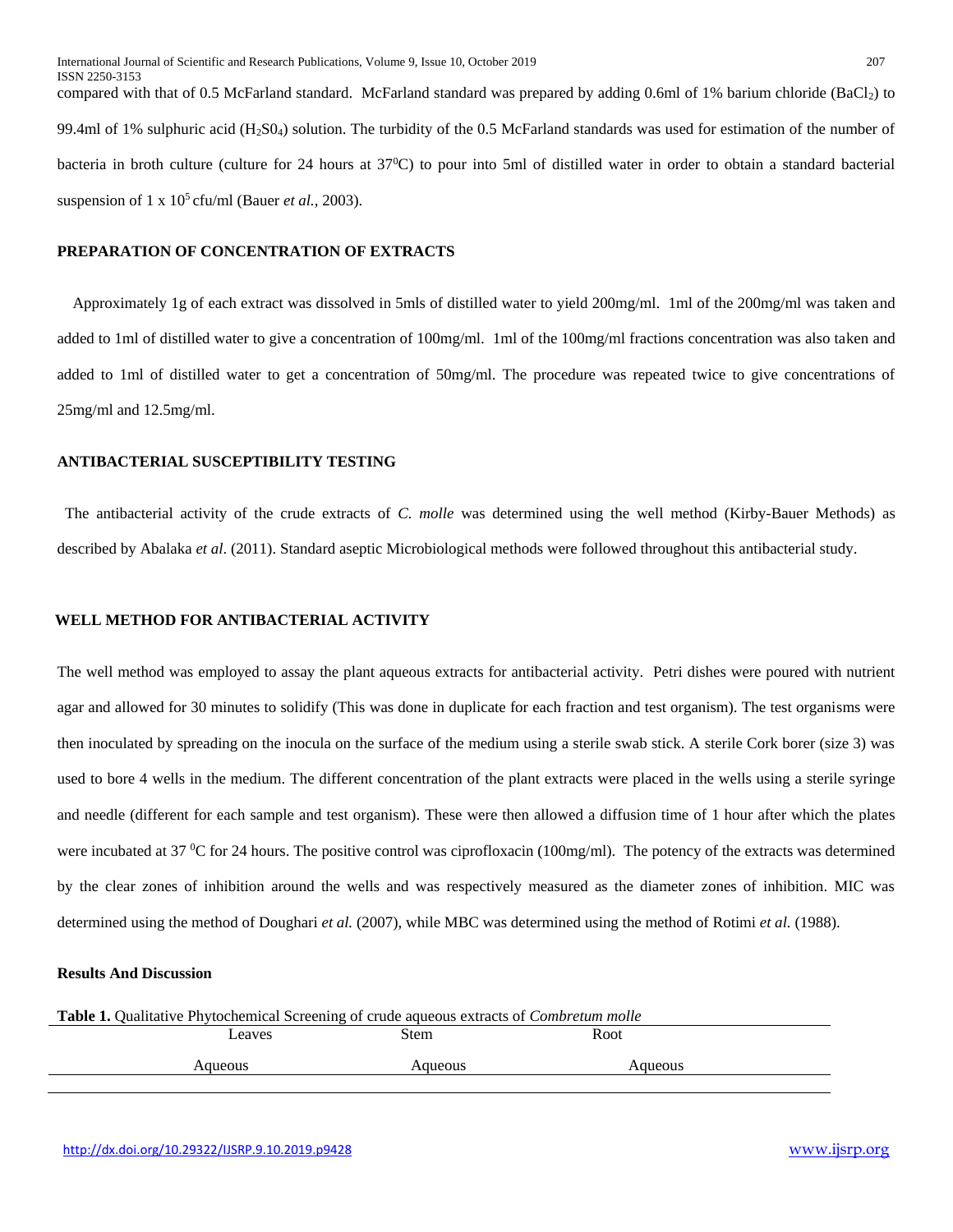| <b>19918 2230-3133</b> |                          |                          |                          |
|------------------------|--------------------------|--------------------------|--------------------------|
| Tannins                | $^{+}$                   | $^{+}$                   | $^{+}$                   |
| Flavonoids             | $+$                      | $+$                      | $^{+}$                   |
| Glycoside              | $\overline{\phantom{a}}$ | $\boldsymbol{+}$         | -                        |
| Alkaloids              | ۰                        | $\overline{\phantom{a}}$ | -                        |
| Anthraquinones         | $\overline{\phantom{a}}$ | $\overline{\phantom{a}}$ | -                        |
| Steroids               | -                        | ٠                        | $\overline{\phantom{a}}$ |
| Triterpenes            | $\overline{\phantom{a}}$ | $\boldsymbol{+}$         | $^{+}$                   |
| Saponins               | $+$                      | $\boldsymbol{+}$         | $^{+}$                   |

 $Key: += Present, - = Absent.$ 

**Table 2.** Analysis of inhibition zones by aqueous extracts

| Source        | Df | Leaf    | <b>Stem</b> | Root      |
|---------------|----|---------|-------------|-----------|
|               |    | Aqueous | aqueous     | aqueous   |
| Bacteria      |    | 293.99* | 542.95*     | $390.20*$ |
| Concentration | 4  | 920.60  | 761.18*     | 929.50    |
| Interaction   | 20 | 59.22   | 83.48       | 50.90     |
| Error         | 30 | 1.63    | 1.35        | 1.00      |

\* =Significantly different at 95% (p  $\geq$ 0.05)

**Table 3.** The Mean of the Sensitivity Test of the Microorganisms to the aqueous stem extract of *C. molle*

|                                                                                                                                                                                                                                   | Zone of inhibition (mm) ( $Mean \pm SE$ ) |             |            |
|-----------------------------------------------------------------------------------------------------------------------------------------------------------------------------------------------------------------------------------|-------------------------------------------|-------------|------------|
| Microorganism                                                                                                                                                                                                                     | $25mg/ml$ 12.5mg/ml control               | $100$ mg/ml | $50$ mg/ml |
| $\mathbf{u}$ . The contract of the second function of the second contract of the second contract of the second contract of the second contract of the second contract of the second contract of the second contract of the second |                                           |             | $\bullet$  |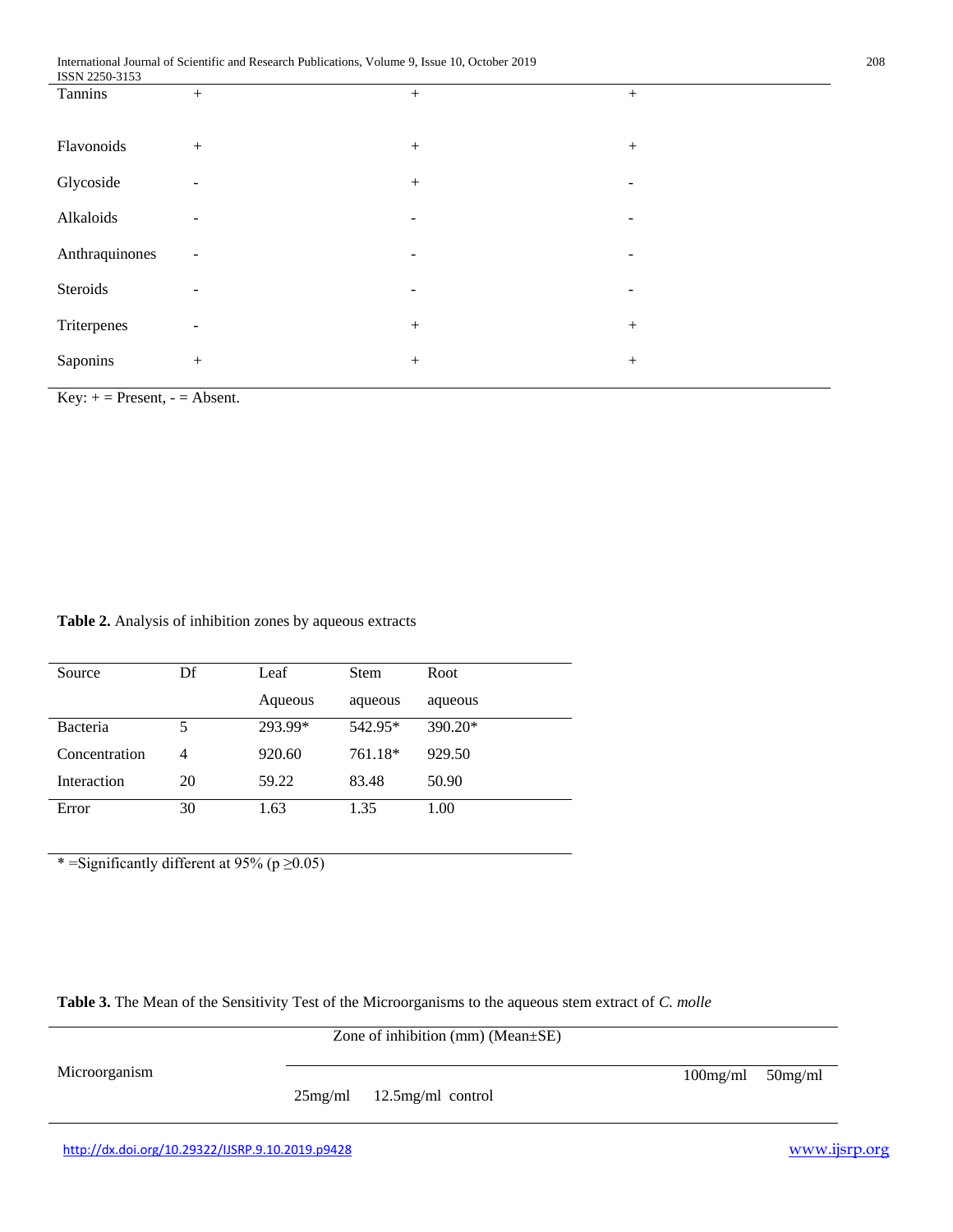International Journal of Scientific and Research Publications, Volume 9, Issue 10, October 2019 209

| ISSN 2250-3153     |                          |                          |                          |              |                          |
|--------------------|--------------------------|--------------------------|--------------------------|--------------|--------------------------|
| <b>B.</b> subtilis | $17 + 1.0$               | $15 + 1.0$               | $14 \pm 1.0$             | $12 \pm 1.0$ | $42 \pm 1.0$             |
| S. typhi           | $18 + 1.0$               | $15.5 \pm 0.5$           | $13.5 \pm 0.5$           | $12 \pm 1.0$ | $43 \pm 1.0$             |
| S. dysenteriae     | $11 \pm 1.0$             | $9 \pm 1.0$              | $8 + 1.0$                | $8 + 1.25$   | $28 + 1.0$               |
| S. aureus          | $\overline{\phantom{a}}$ | $\overline{\phantom{a}}$ | $\overline{\phantom{a}}$ | -            | $33 \pm 1.0$             |
| E.coli             | -                        | $\overline{\phantom{a}}$ | $\overline{\phantom{a}}$ | -            | $\overline{\phantom{a}}$ |
| C. krusei          | -                        | $\overline{\phantom{a}}$ | $\overline{\phantom{a}}$ | ۰.           | -                        |

- = No activity, Control: Ciprofloxacin for bacteria, Greseofulvin for fungi

| Zone of inhibition (mm) (Mean±SE) |                          |                          |                          |                          |              |            |
|-----------------------------------|--------------------------|--------------------------|--------------------------|--------------------------|--------------|------------|
| Microorganism                     | 25mg/ml                  | 12.5mg/ml control        |                          |                          | $100$ mg/ml  | $50$ mg/ml |
| S. Typhi                          | $20+1.0$                 | $16 \pm 2.0$             | $11 \pm 1.0$             | $8.5 \pm 0.5$            | $43\pm0$     |            |
| <b>B.</b> subtilis                | $12 + 2.0$               | $11 \pm 1.0$             | $9 \pm 1.0$              | $5 + 1.0$                | $40\pm0$     |            |
| S. dysenteriae                    | $13 + 1.0$               | $12+1.0$                 | $10+1.0$                 | $8.5 \pm 0.5$            | $30+1.0$     |            |
| S. aureus                         | $\overline{\phantom{a}}$ | $\overline{\phantom{a}}$ | $\overline{\phantom{a}}$ | $\overline{\phantom{a}}$ | $28 + 4.0$   |            |
| E.coli                            | $\overline{\phantom{a}}$ | $\overline{\phantom{a}}$ | $\overline{\phantom{a}}$ | $\overline{\phantom{a}}$ | $23 \pm 1.0$ |            |
| C. krusei                         | $11\pm0$                 |                          |                          |                          |              |            |

**Table 4** The Mean of the Sensitivity Test of the Microorganisms to the aqueous root extract of *C. molle*

- = No activity, Control: Ciprofloxacin for bacteria, Greseofulvin for fungi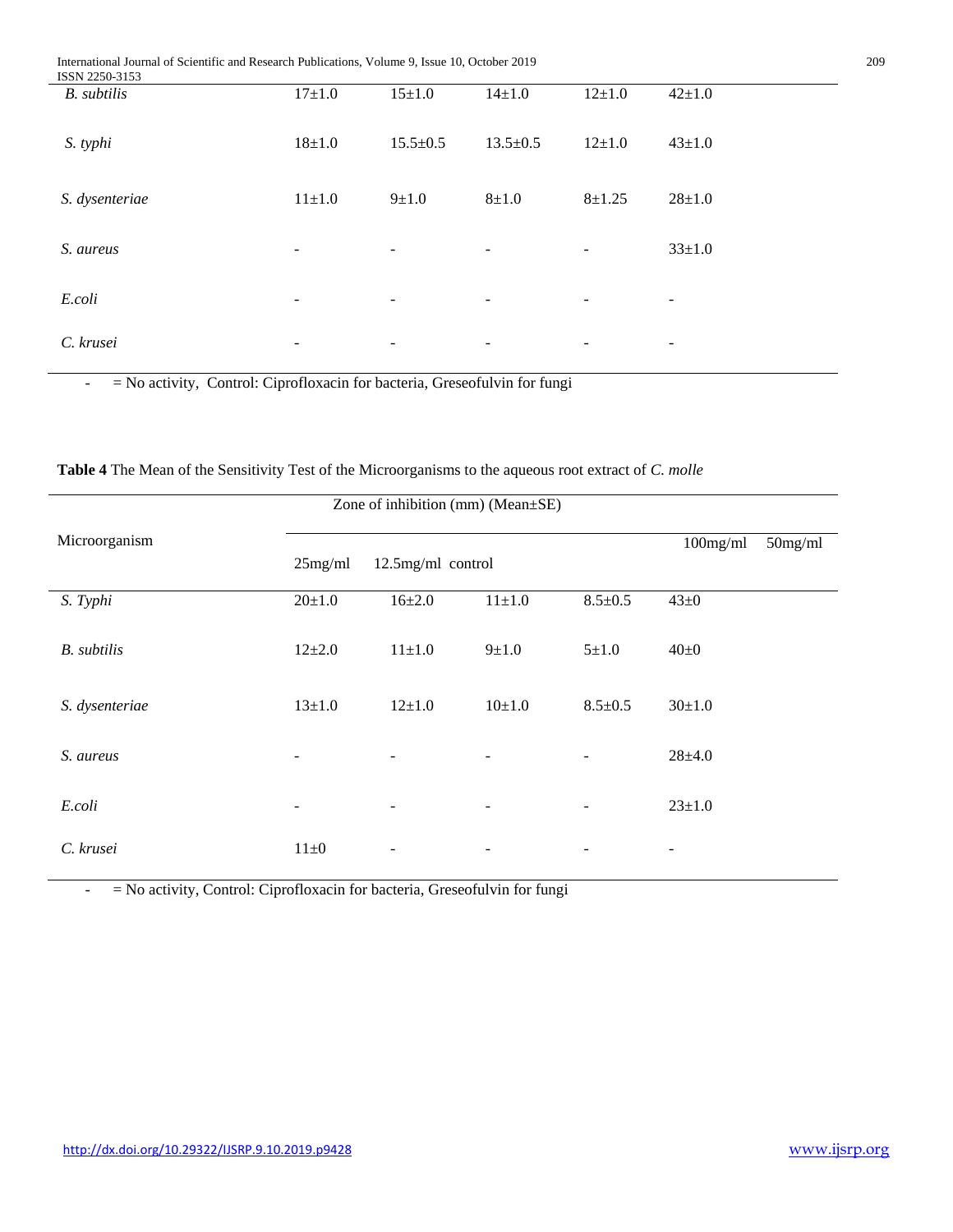j.

| Zone of inhibition (mm) (Mean±SE) |            |                          |                          |                          |              |            |
|-----------------------------------|------------|--------------------------|--------------------------|--------------------------|--------------|------------|
| Microorganism                     | 25mg/ml    | 12.5mg/ml control        |                          |                          | $100$ mg/ml  | $50$ mg/ml |
| <b>B.</b> subtilis                | $18 + 1.0$ | $15 + 1.0$               | $12 + 1.0$               | $11 \pm 1.0$             | $40 \pm 2.0$ |            |
| S. typhi                          | $10+1.0$   | $8 + 1.0$                | $6 + 1.0$                | $5 + 1.0$                | $40+1.0$     |            |
| S. dysenteriae                    | $12+1.0$   | $10+1.0$                 | $7.5 \pm 0.5$            | $5.5 \pm 0.5$            | $32+1.0$     |            |
|                                   |            |                          |                          |                          |              |            |
| S. aureus                         | -          | $\overline{\phantom{a}}$ | $\qquad \qquad -$        | Ξ.                       | $31 + 2.0$   |            |
|                                   |            |                          |                          |                          |              |            |
| E.coli                            | ۰          | $\overline{\phantom{a}}$ | -                        | $\overline{\phantom{a}}$ | $23 \pm 1.0$ |            |
| C. krusei                         | -          | $\overline{\phantom{a}}$ | $\overline{\phantom{a}}$ | $\overline{\phantom{a}}$ | -            |            |

# **Table 5** The Mean of the Sensitivity Test of the Microorganisms to the aqueous leaf extract of *C. molle*

- = No activity, Control: Ciprofloxacin for bacteria, Greseofulvin for fungi

|                    | Leaf    | Stem aqueous | Root aqueous |
|--------------------|---------|--------------|--------------|
|                    | Aqueous |              |              |
| S. aureus          |         |              |              |
| E.coli             |         |              |              |
| <b>B.</b> subtilis | 12.50   | 12.50        | 12.50        |
| S. typhi           | 6.250   | 12.50        | 12.50        |
| S. dysenteriae     | 3.10    | 12.50        | 3.10         |
| C. krusei          |         |              |              |

## **Table 6** Minimum inhibitory concentration **(**MIC) for microorganism of different extracts of *C. molle in* mg/ml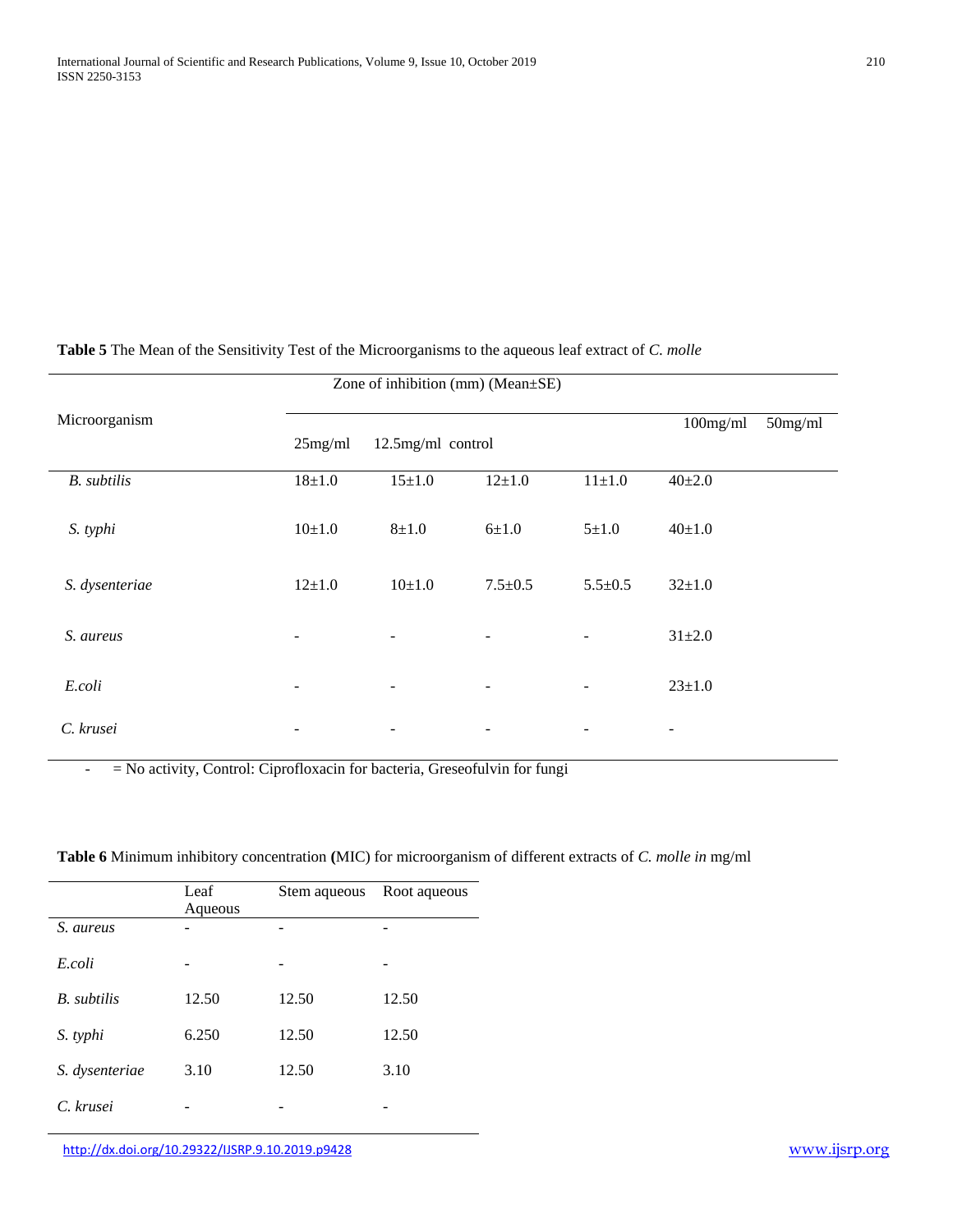Leaf Aqueous Stem aqueous Root aqueous *S. aureus* - - - *E.coli* - - - *B. subtilis* 3.10 12.50 12.50 *S. typhi* 6.25 6.25 25.00 *S .dysenteriae* 3.10 12.50 3.10  $C.$  krusei

**Table 6** Minimum bactericidal concentration (MBC) for microorganism at different extracts of *C. molle in* mg/ml

 $=$  no activity

The qualitative screening of the extracts of *C. molle* (table 1) shows that it contains tannins, flavonoids, terpenes and saponins. Glycosides were present in the leaves only. This confirms the report by many researchers that *C. molle* contains phytochemical compounds (this also agrees with the work of Fyhrquist *et al*. (2002) who reported the presence of tannins, flavonoids and saponins in the roots and leaves of extracts of *C. molle*). Harborne (1999) found tannins and anthraquinones (the largest group of quinones) to posses antibacterial effects by inhibiting nucleic acid synthesis. Bajaj (1988) reported that tannins have been used for immediate relief of sore throats, diarrhea, dysentery, hemorrhage, fatigue, skin ulcers and as a cicatrizant on gangrenous wounds. Schuier *et al*. (2005) reported that epicatechin, quercetin and luteolin (all flavonoids) can inhibit the development of fluids that result in diarrhea by targeting the intestinal cystic fibrosis transmembrane conductance regulator Cl– transport inhibiting cAMP-stimulated Cl– secretion in the intestine. This study confirmed the presence of phytochemicals in the extracts of *C. molle* which is a possible reason why traditional healers use it for healing diarrhoea. Glycosides were found in the aqueous stem only. Alkaloids, anthraquinones and steroids were completely absent.

 From the results, *B. subtilis, S. dysenteriae* and *S. typhi* showed activity against the extracts of *C. molle* even at lower concentration as 1.5mg/ml against *S. dysenteriae,* 3.125mg/ml against *B. subtilis* and 3.125mg/ml against *S. typhi*. This is in line with findings of Haerdi (2001) that the juice of the leaves and roots of *C. molle* are used as antidiarrhoic remedy and with Kokwaro, (2000) and Chhabra *et al*. (1999) on its use to treat typhoid fever. This also confirms Fyhrquist *et al*. (2002) that the extracts of *C. molle* gave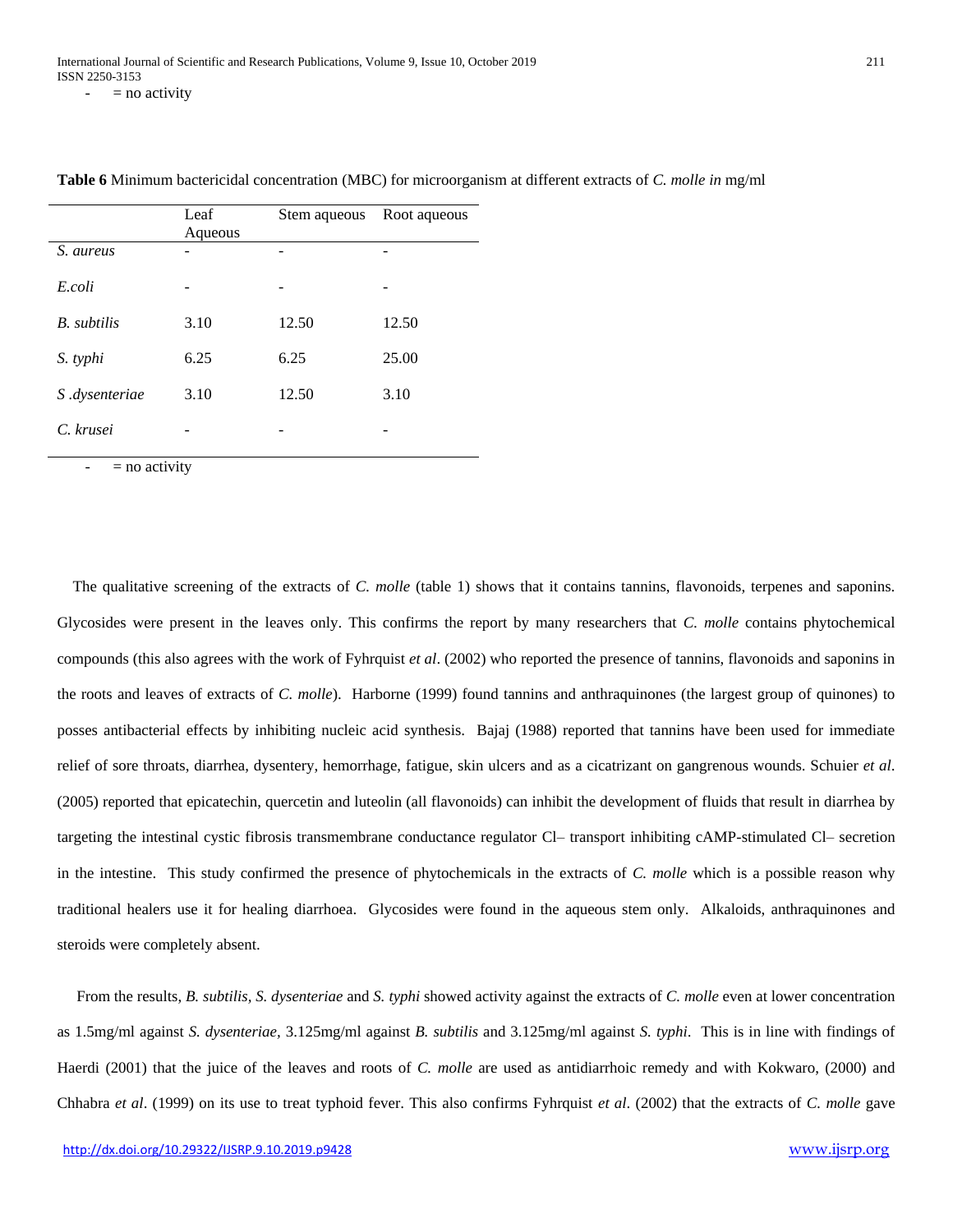good antibacterial effects. There was evidence of activity of the extract against *C. krusei* at 100mg/ml. Fyhrquist *et al*, (2002) reported that the leaf extracts of *C. molle* showed no activity against *Candida* species. Arses *et al*. (2001) reported that the extract inhibited completely the growth of *Candida* at a concentration of 400mg/ml. This may not be fully explained as the highest concentration used during the test was100mg/ml. Therefore it could be that higher concentrations of the extract would inhibit *Candida* species or that it was simply due to the extraction solvent which might have extracted other metabolites.

 The extracts did not inhibit the growth of *Staphylococcus aureus* and *Escherichia coli* as can be seen in table 3, table 4 and table 5. Fyhrquist *et al.* (2002) reported that the extracts of *C. molle* showed no activity against *E. coli* which was contrary to Eloff (1999) who showed that extracts of *C. molle* are active against *E. coli.* This could be possibly explained since Eloff (1999) used a different strain of *E. coli* from the one used in this study which might be more susceptible to the extracts of *C. molle*. Arses *et al*. (2001) using acetone extract of the stem, were able to show inhibition of the growth of *E. coli* and *Shigella* species with an MIC value of 50mg/ml. This could be that there were some compounds that were not extracted by the aqueous extracts.

 The three crude extracts of *C. molle* showed excellent antibacterial activities both against *S. typhi* (gram-negative)*, B. subtilis*  (gram-positive) *and S. dysenteriae* (gram-negative). The extracts, however, gave no effects against the gram-negative *E. coli* and gram-positive *S. aureus*. The leaf aqueous showed bactericidal effects against the gram-positive *B. subtilis* and gave a low MIC value 1.5mg/ml. The aqueous root extract of *C. molle* were effective also against the gram-negative *S. dysenteriae* with MIC value of 1.5mg/ml.

The analysis of variance at  $p < 0.05$  (table 2) showed that there was significant difference in the activities of the extract (stem aqueous, root aqueous and leaf aqueous) on the microorganisms (*Bacillus subtilis, Staphylococcus aureus, Shigella dysenteriae, Salmonella typhi, Escherichia coli* and *Candida krusei*) whereas there was no significant difference aqueous stem extracts.

## **CONCLUSION**

ISSN 2250-3153

 The use of *C. molle* by many traditional cultures in folk medicine prompted the investigation the antibacterial and antifungal properties of the plant. Traditional healers use mainly aqueous extracts. This is because water is not harmful to humans and domestic animals and also it is the only cheap extraction solvent available. The study shows that *C. molle* contains secondary metabolites such as tannins, flavonoids, triterpenes and saponins, where as compounds such as anthraquinones, alkaloids and steroids where absent. The leaf, stem and roots of *C. molle* contain several phytochemical compounds. These compounds possess antibacterial effects against both gram-positive and gram-negative bacteria as they were active against *S. typhi* (gram-negative)*, B. subtilis* (gram-positive) *and S. dysentriae* (gram-negative). These results validate the ethno botanical use of *C. molle* for ailments that may be of bacterial aetiology. The extract, however did not inhibit the growth of *S. aureus* and *E. coli*.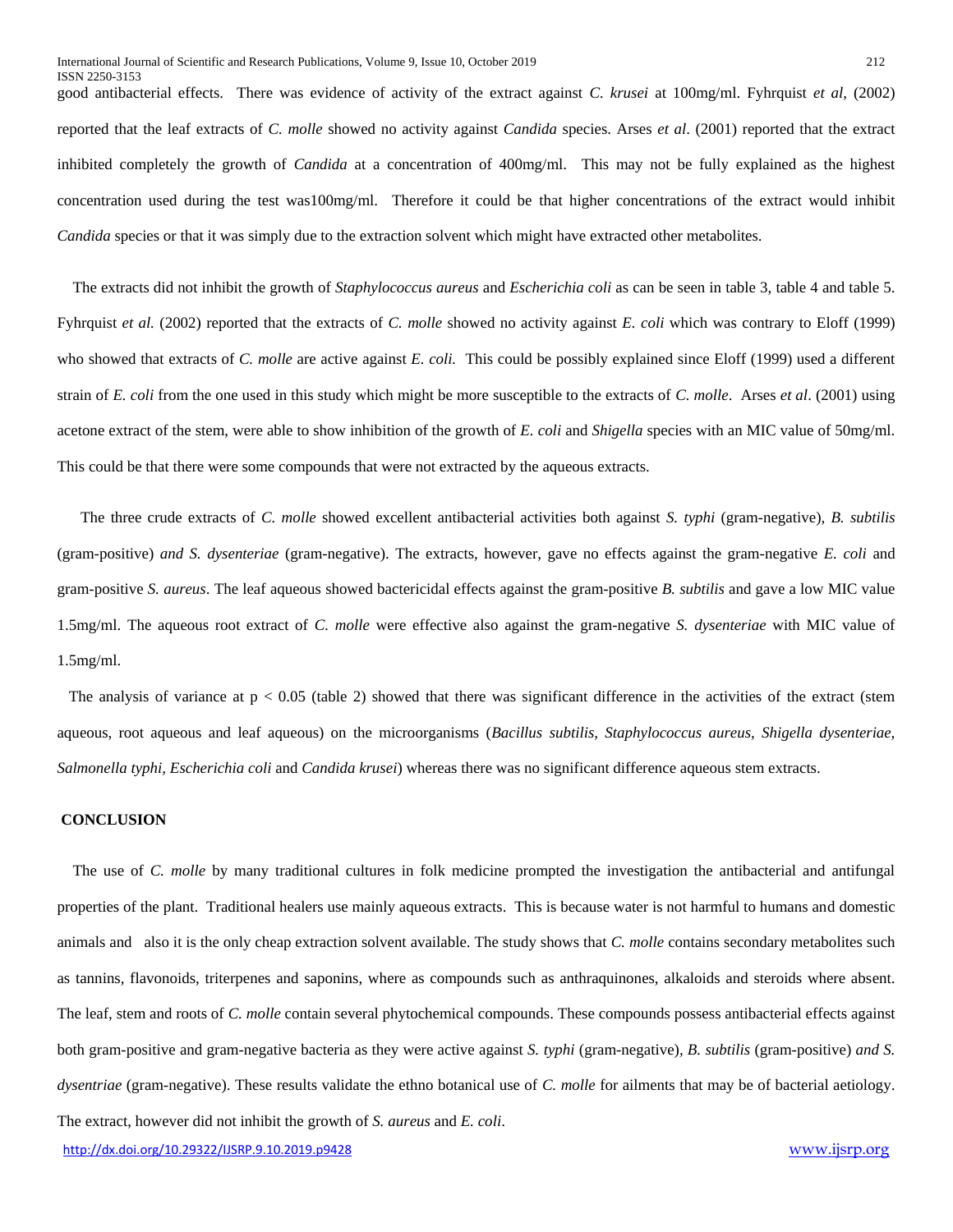The extracts of *C. molle* are not very good antifungal agents. This is evident in the poor zones of inhibition of the fungi *C. krusei*.

#### **REFERENCES**

- Abalaka, M.E., Mann, A. and Adeyemo, S.O. (2011). Studies on in-vitro antioxidant and free radical scavenging potential and phytochemical screening of leaves of Ziziphus mauritiana L and Ziziphus spinachristi L compared with Ascorbic acid. *Journal of Medical Genetics and Genomics*, 3(2):28-34.
- Arses, K., Bucar, F., Edelsbrunner, S., Kartnig, T., Höger, G. and Thiel, W. (2001). Investigations on Antimycobacterial Activity of Some Ethiopian Medicinal Plants. *Phytotherapy Research,* 15: 323-326.
- Bajaj, Y. P. S. (1988). *Medicinal and aromatic plants*. Biotechnology in agriculture and forestry. 24. Berlin: Springer-Verlag.
- Barry, A. L. and Thornsberry, C. (1991). Susceptibility tests: diffusion test procedures. In Balows, A. (ed.): *Manual of Clinical Microbiology,* 40: 213-219.
- Bauer, A.W., Kirby, M.D.K., Sherras, J.C. and Trick, M. (2003). Antibiotic susceptibility testing by standard single disc diffusion method. *American Journal of Clinical Pathology* 45:490-496.
- Chhabra, S. C., Muhunnah, R. L. A. and Mshiu, E. N. (1999). Plans used in traditional medical in Eastern Tanzania. Angiosperms (Capparidaceae - Ebenaceae). *Journal of Ethnopharmacology,* 25: 339 – 359
- Cowan, S. T., and Steel, K. J. (2004). Manual for the identification of medical bacteria. Cambridge University Press, New York. PP.  $45 - 63$ .
- Doughari, J. H., Pukuma, M. S. and De, N. (2007) Antibacterial effects of *Balanites aegyptiaca* L. Drel. and *Moringa oleifera* Lam. on *Salmonella typhi. African Journal of Biotechnology.* 6 (19): 2212-2215.
- Eloff, J. N. (1999). The antibacterial activity of 27 southern African members of the Combretaceae. *South African Journal of Science,*  95: 148-152.
- Fyhrquist, P., Mwasumbi, L., Hæggström, C.A., Vuorela, H., Hiltunen, R. and Vuorela, P. (2002). Ethnobotanical and antimicrobial investigation on some species of *Terminalia* and *Combretum* (Combretaceae) growing in Tanzania. *Journal of Ethnopharmacology,* 79: 169-177.
- Haerdi, F. (2001). Die Eingeborenen-Heilpflanzen des Ulanga-Distrikes Tanganjikas (Ostafrika) *Acta Tropica Supplement,* 8: 173 178.
- Harbone, J. B. (1999). Phytochemical methods. Chapman and Hall Limited, London. PP. 149 188
- Harvey, A. L. and Waterman, P. (2004). The continuing contribution of biodiversity to drug discovery. *Current Option in Drug Discovery and Development,* 1: 71 – 76.
- Kokwaro, O. (2000). Medical Plants of East African Literature. University of Nairobi press, Nairobi. PP 49 97
- Newman, D. J., Cragg, G. M. and Snader, K.M. (2003). National Products as Sources of New Drugs over the Period 1981 2002. *Journal of Natural Products,* 66: 1022 – 1037.